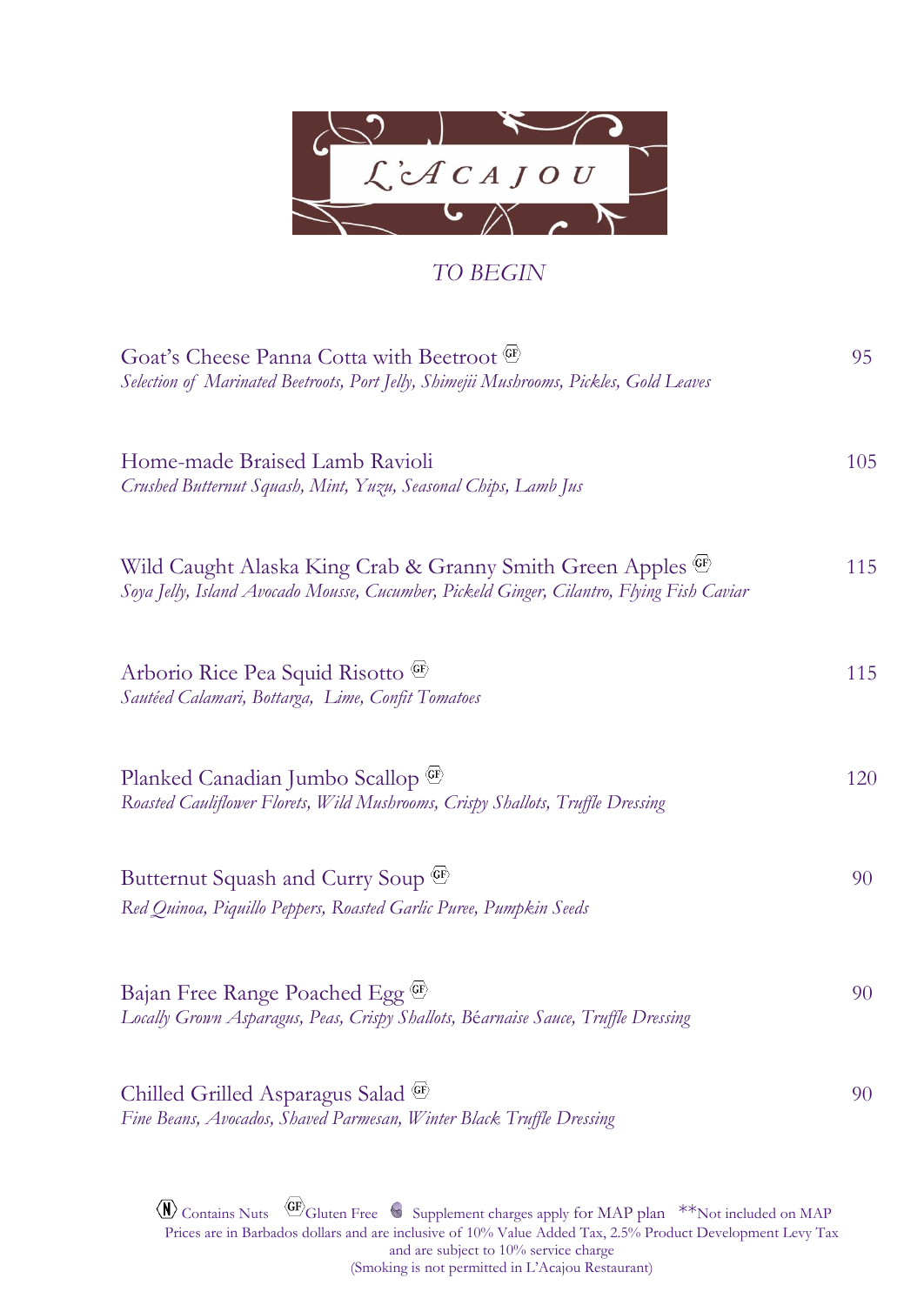

## *FROM THE SEA*

| Miso Marinated Atlantic Black Cod<br>Home-made Fettuccine, Sautéed Broccoli, French Beans, Parmesan Foam, Truffle Vinaigrette                             | 230        |
|-----------------------------------------------------------------------------------------------------------------------------------------------------------|------------|
| Mediterranean Wild Sea Bass in Crazy Water (SE)<br>Isolana Potatoes, Cherry Tomatoes, Calamansi Olive, Caper Berries, Fish Broth                          | 200        |
| <b>Fresh Scottish Salmon</b><br>Cous Cous, Pea Purée, Tempura Zucchini Flowers, Amalfi Lemon Zest, Caper Vierge                                           | 225        |
| Pan Seared King Prawns<br>Potatoes Gnocchi, Charcoal Asparagus, Shellfish Mayonnaise, Lobster and Brandy Sauce                                            | 240        |
| Spicy Red Mullet Fillets $\langle N \rangle$ $\langle F \rangle$<br>Sicilian Style Caponata, Courgette, Peppers, Parmesan Tuile, Pine Nut and Basil Pesto | <b>200</b> |

 $\langle \mathbf{N} \rangle$  Contains Nuts  $\langle \mathbf{G} \rangle$  Gluten Free  $\langle \mathbf{S} \rangle$  Supplement charges apply for MAP plan \*\*Not included on MAP Prices are in Barbados dollars and are inclusive of 10% Value Added Tax, 2.5% Product Development Levy Tax and are subject to 10% service charge (Smoking is not permitted in L'Acajou Restaurant)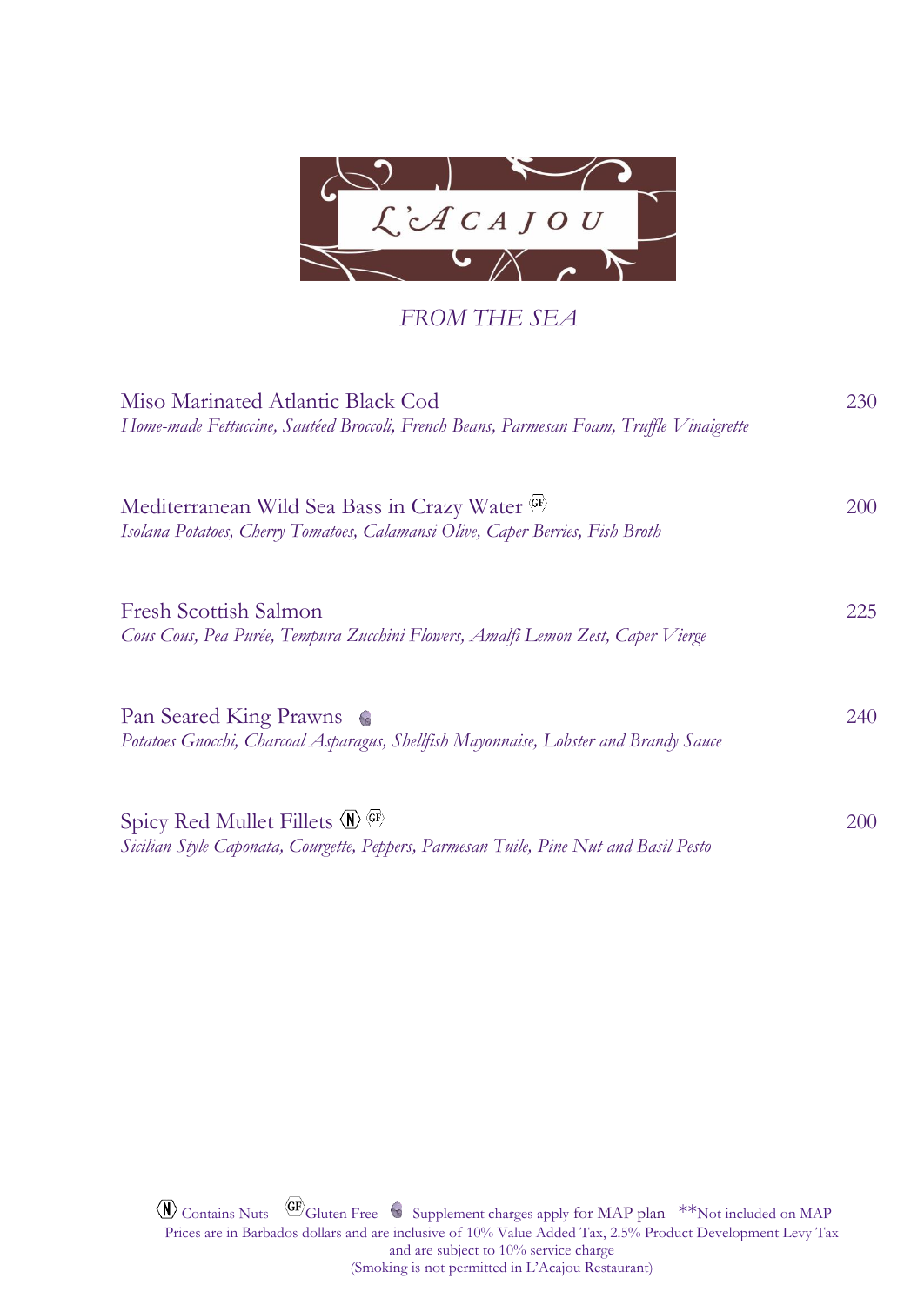

## *FROM THE LAND*

| Sous Vide Cooked and then Pan Seared Pheasant Breast<br>Shallots and Herbs Stuffed, Cawliflower Gratin, Seared Cipollini,<br>Pickled Beetroot, Raspberry, Chicken Jus |          | 210 |
|-----------------------------------------------------------------------------------------------------------------------------------------------------------------------|----------|-----|
| Pan Seared Colorado Lamb Loin & 8-Hour Braised Lamb Shoulder (GE)<br>Coriander and Garlic Seasoning, Pepper Purée, Glazed Baby Carrots, Potato Boulangère, Lamb Jus   |          | 230 |
| 80z Prime Dry Aged Creek Stone Tenderloin ( GF)<br>Wild Mushroom Mousse, Girolles, Organic Spinach, Potato Galette, Green Peppercorn Jus                              |          | 250 |
| Truffle Chicken and Foie Gras Pie<br>Mashed Potatoes, Organic Mesclun Salad, Chicken Truffle Sauce                                                                    |          | 250 |
| 80z 'Oishii' Grade Japanese Wagyu Striploin ** (st)<br>Crushed Butternut Squash, Steamed Seasonal Vegetables, Port Wine Jus                                           |          | 465 |
| Sides:                                                                                                                                                                |          |     |
| Selection of Steamed Baby Vegetables                                                                                                                                  | 30       |     |
| Hand Cut Local Farm Sweet Potato Fries                                                                                                                                | 30       |     |
| <b>Minted Green Peas</b>                                                                                                                                              | 30       |     |
| Wilted Baby Spinach and Garlic                                                                                                                                        | 30<br>30 |     |
| Potato Boulangère, Pissaladière                                                                                                                                       |          |     |

Contains Nuts  $\left\langle \text{GF} \right\rangle$  Gluten Free  $\left\langle \bullet \right\rangle$  Supplement charges apply for MAP plan  $\left\langle \text{F} \right\rangle$   $\left\langle \text{F} \right\rangle$  and  $\left\langle \text{F} \right\rangle$ Prices are in Barbados dollars and are inclusive of 10% Value Added Tax, 2.5% Product Development Levy Tax and are subject to 10% service charge (Smoking is not permitted in L'Acajou Restaurant)